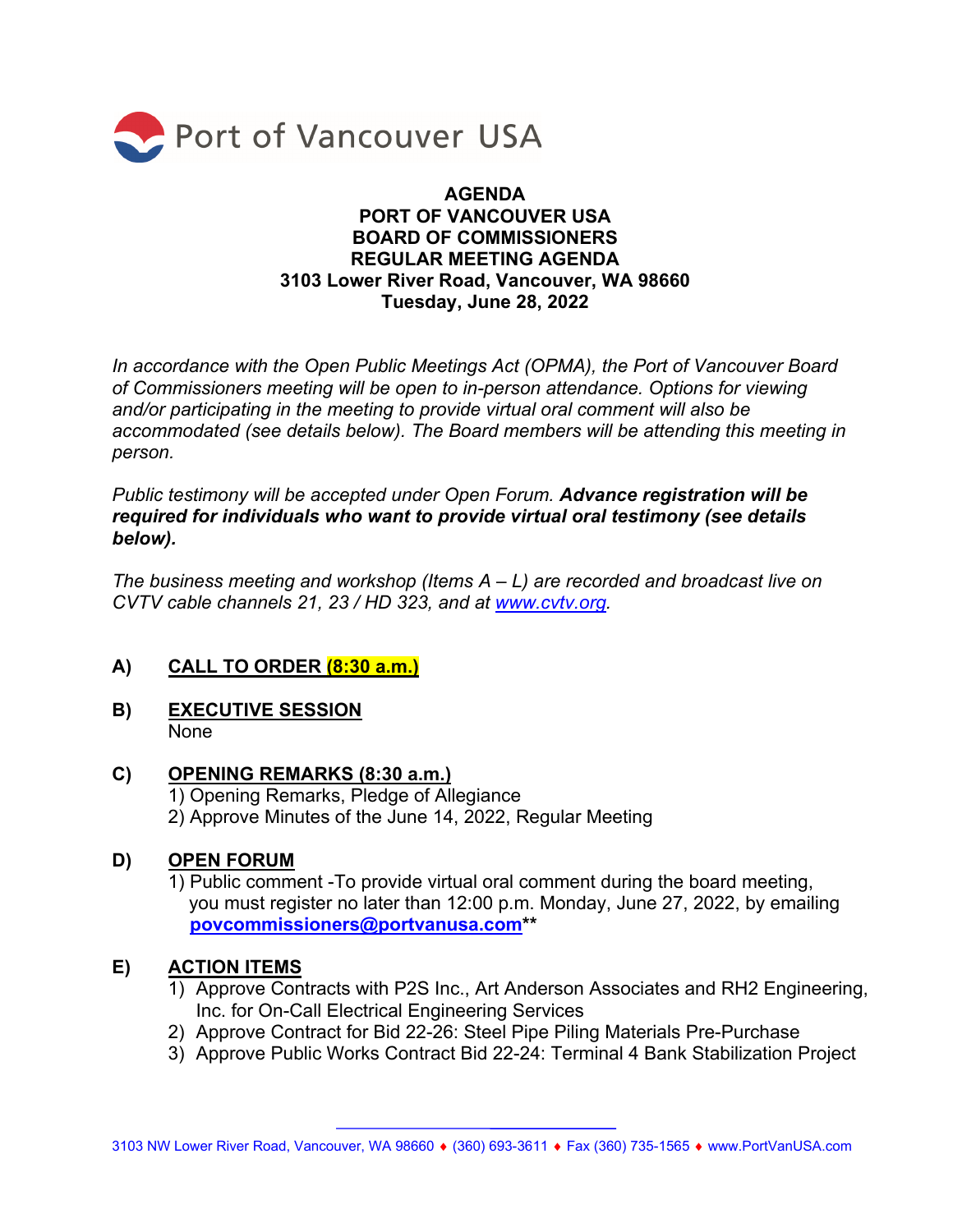#### **F) UNFINISHED BUSINESS**  None

#### **G) NEW BUSINESS**

#### **H) CEO REPORT**

1) Action taken under Resolution 2-2020: Declaration of Local Emergency and Delegation of Authority of Emergency Powers

#### **J) COMMISSIONERS REPORTS**

#### **K) UPCOMING EVENTS**

#### **L) WORKSHOP**  External Affairs Community Outreach Program

#### **M) SIGN DOCUMENTS**

#### **N) ADMINISTRATIVE UPDATE/WORK SESSION**

#### **O) ADJOURNMENT**

**\*\*Public comments are welcome during Open Forum. Individuals requesting to provide virtual oral comment must register in advance via email to** 

**povcommissioners@portvanusa.com no later than 12:00 p.m. on Monday, June 27, 2022. All individuals will have three minutes to read their comments into the record and will be asked to provide their name and city of residence for the record. No public comments will be read into the record by the port. Written comments not intended to be read by the community member and received by 8:30 a.m. Tuesday, June 28, 2022, will become part of the official meeting record and will be provided to the Commission.** 

**Further instructions for accessing the virtual meeting (for virtual oral comment) will be provided upon registration. Please call the Port of Vancouver at (360) 693-3611 with questions. Visit the port's website at www.portvanusa.com for more information.**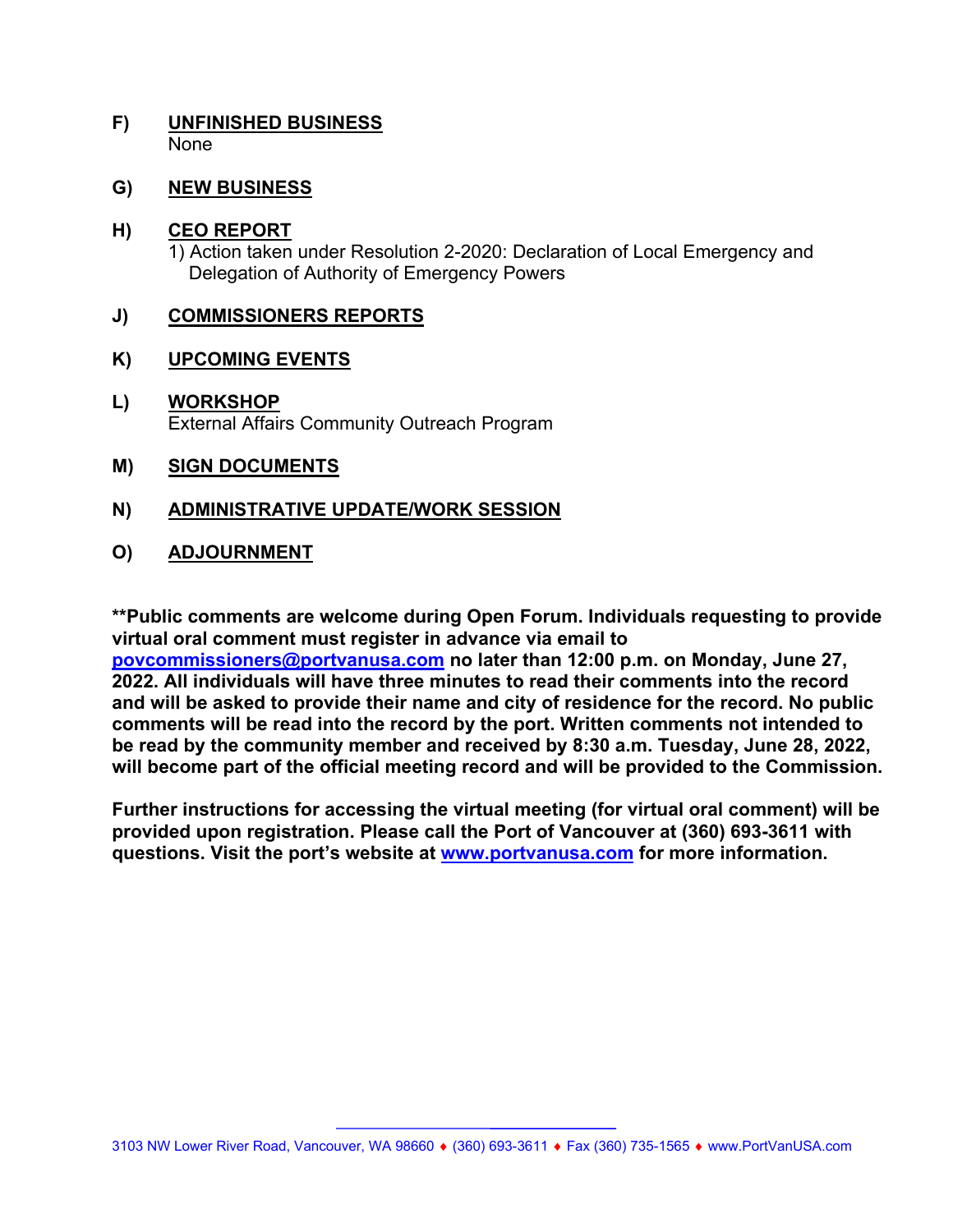# **Agenda Item No. C-2**

#### **REQUEST FOR COMMISSION ACTION PORT OF VANCOUVER USA REVIEWED BY**:

**SUBJECT:** Minutes of the June 14, 2022 Regular Meeting

|                     |                | <b>Executive Services Manager</b> | 06/28/2022 |
|---------------------|----------------|-----------------------------------|------------|
|                     | Michelle Allan | Title                             | Date       |
| <b>APPROVED BY:</b> |                |                                   |            |
|                     |                |                                   |            |
|                     |                |                                   |            |
|                     |                | Title                             |            |

#### **BACKGROUND:**

Please see attached minutes.

#### **Additional Information Attached: Minutes of 06/14/2022 Regular Meeting**

**RECOMMENDATION:** That the Port of Vancouver USA Board of Commissioners adopts and executes the minutes of the June 14, 2022, Port of Vancouver USA Board of Commissioners Regular Meeting as presented.

| Submitted by: Wellewing Marler, CEO |                                                                                                                                                                                                                                |
|-------------------------------------|--------------------------------------------------------------------------------------------------------------------------------------------------------------------------------------------------------------------------------|
| Date Action Taken                   | Motion By: the control of the control of the control of the control of the control of the control of the control of the control of the control of the control of the control of the control of the control of the control of t |
| Approved: Approved:                 | Seconded By: the control of the control of the control of the control of the control of the control of the control of the control of the control of the control of the control of the control of the control of the control of |
| <b>Deferred To:</b>                 | <b>Unanimous:</b><br>Yes<br>No.                                                                                                                                                                                                |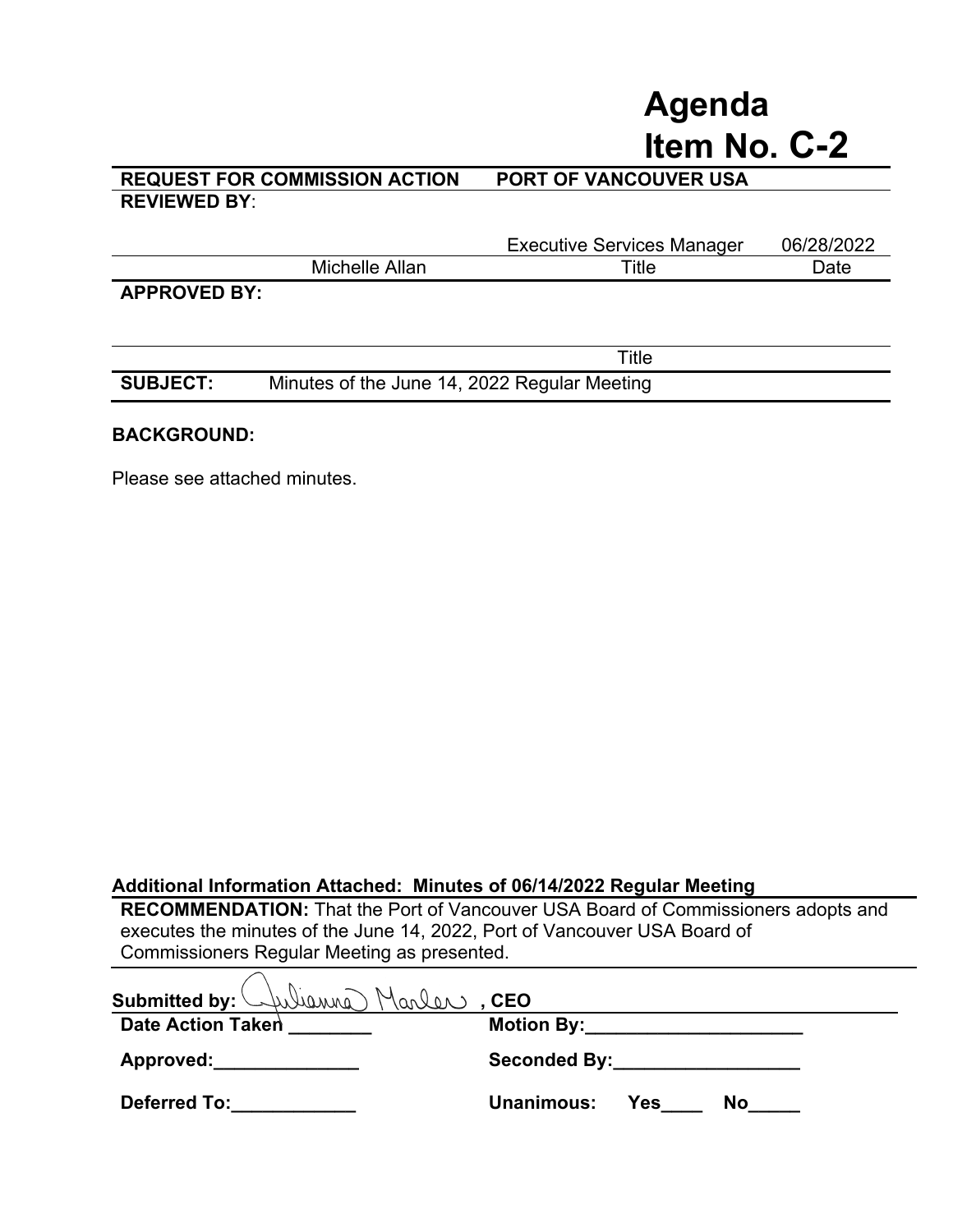#### **PORT OF VANCOUVER USA BOARD OF COMMISSIONERS REGULAR MEETING Tuesday, June 14, 2022**

### **CALL TO ORDER**

Commission President Burkman called a regular meeting of the Port of Vancouver Board of Commissioners to order and open to the public at 8:30 a.m., Tuesday, June 14, 2022, at the Port of Vancouver USA Administrative Office, 3103 NW Lower River Road, Vancouver, Washington 98660.

#### **OPENING REMARKS**

Commissioner Burkman welcomed everyone to the commission meeting. He announced no executive session was held and that the meeting and the subsequent workshop is being recorded. He made introductions and then invited guests to participate in the Pledge of Allegiance. Commissioner Burkman stated that Commissioner LaBrant is joining the meeting virtually.

#### **APPROVAL OF MINUTES**

#### **Regular Meeting of May 24, 2022**

On motion by Commissioner LaBrant, seconded by Commissioner Orange and carried unanimously, the Board of Commissioners approve the minutes of the May 24, 2022, regular meeting.

#### **OPEN FORUM**

Commissioner Burkman stated that the agenda invited public comment and indicated there was one community member who signed up to provide virtual oral comment. He reminded community members to keep their comments to three minutes. He then called on the community member to provide public comment.

#### **OPEN FORUM**

#### Chris Smith

Mr. Smith stated he is part of the Just Crossing Alliance, an organization seeking to get the most sustainable and equitable outcomes possible from the Interstate Bridge Replacement Project. He shared the position of the Alliance.

Commissioner Burkman thanked Mr. Smith for his comments. He reminded everyone interested in providing virtual oral comment during Open Forum at future meetings to register in advance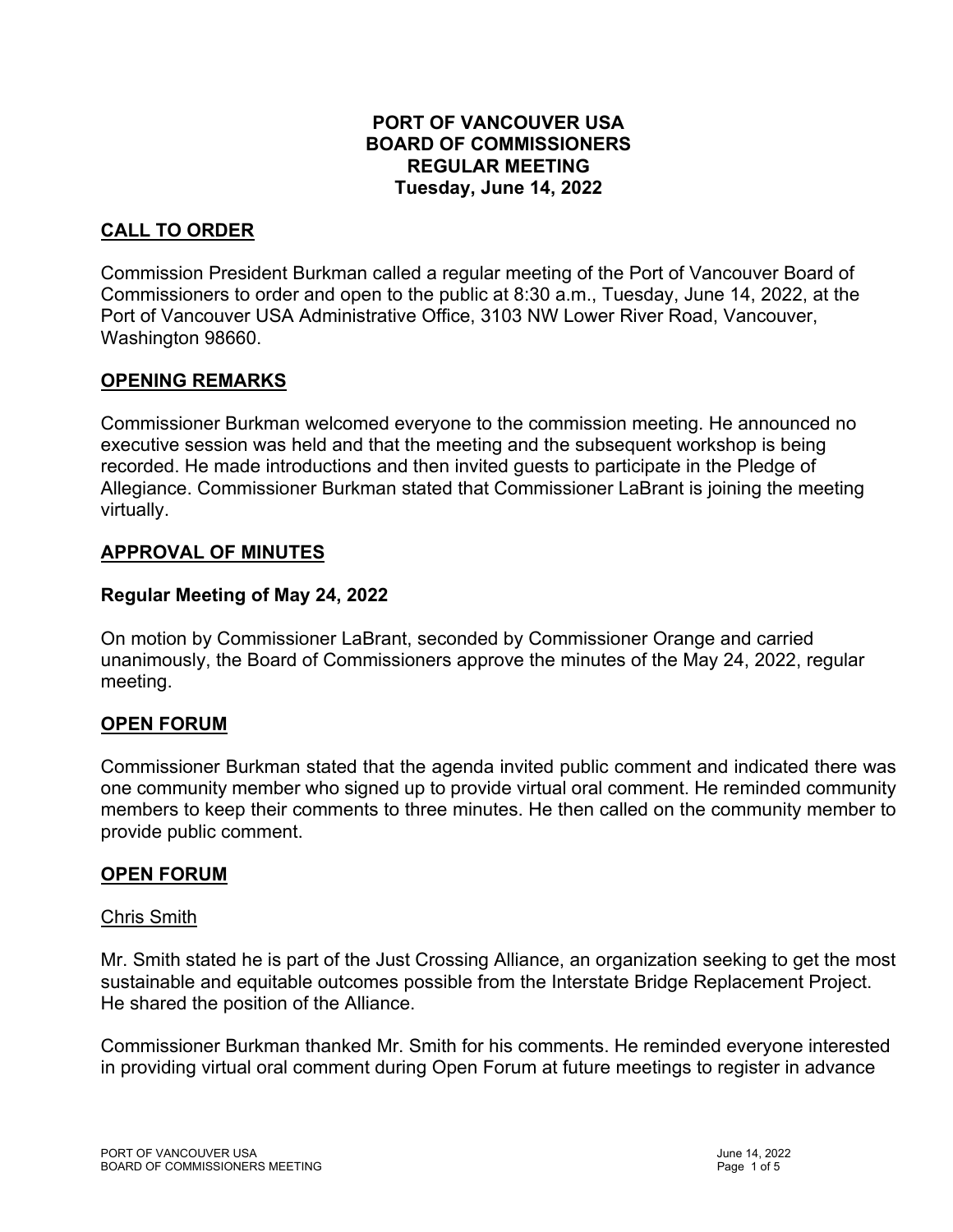no later than noon on Monday, the day prior to the scheduled Commission meeting or sign up in person at the meeting.

#### **ACTION ITEMS**

#### Approve Public Works Contract Bid 22-23: Terminal 2 - Berths 3/4 Upland Paving Project

Greg Westrand, Project Manager presented the action item and discussed it with the commission.

On motion by Commissioner LaBrant, seconded by Commissioner Orange and carried unanimously, the Board of Commissioners authorize the CEO to execute a public works contract with Western United Civil Group, LLC., the lowest responsive and responsible bidder, for Bid 22-23: Terminal 2 – Berths 3 and 4 Upland Paving in the amount of \$942,357.44 including Washington State Sales Tax.

Approve Agreement between the Port of Vancouver USA and Jones Stevedoring Company for Terminal Operations Receipt and Delivery Services

Todd Krout, Director of Operations presented the action item and discussed it with the Commission. He answered questions from the Board.

On motion by Commissioner LaBrant, seconded by Commissioner Orange, and carried unanimously, the Board of Commissioners authorize the CEO to approve the agreement between the Port of Vancouver USA and Jones Stevedoring Company for Terminal Operations Receipt and Delivery Services.

CEO Marler recognized Doug Beeber, president of Jones Stevedoring Company who is preparing to retire. Mr. Beeber thanked the port and introduced Keith Flagg, who will be the new president effective July 1, 2022.

#### **UNFINISHED BUSINESS**

#### Port Contracts Logs

The commissioners reviewed the port contracts logs. CEO Marler reminded everyone that the contracts logs are provided to the Commission on a monthly basis and are available on the port's website. No questions were asked from the Board.

No additional unfinished business was considered.

#### **NEW BUSINESS**

No new business was discussed.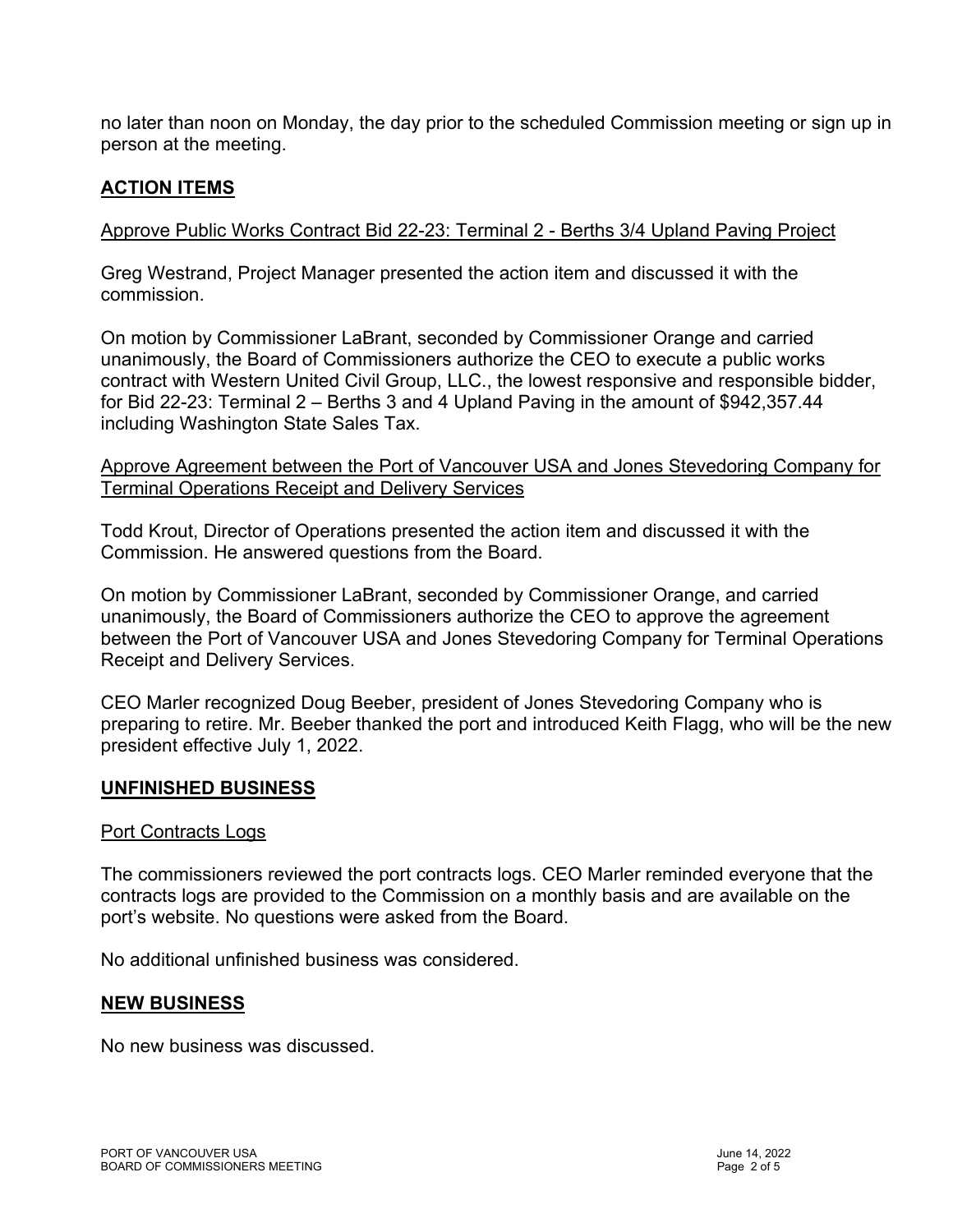## **ACCOUNTS PAYABLE**

Director of Finance & Accounting Scott Goodrich presented the action item as contained in the Commission's packet and discussed the recommendation with the Board.

On motion by Commissioner LaBrant, seconded by Commissioner Orange and carried unanimously, the Port of Vancouver USA Board of Commissioners, by motion, ratifies and approves the payment of May 2022 Vouchers 109604 – 109931 in the amount of \$6,281,509.91 including Electronic Payments generated between 05/01/2022 – 05/31/2022 in the amount of \$3,137,036.38 and May 2022 Payroll Checks 51687879 – 51687880 and 51694535 and Payroll Direct Deposits 180001 – 180121 and 210001 – 210121 in the amount of \$621,151.80.

#### **CEO REPORT**

Action taken under Resolution 2-2020: Declaration of Local Emergency and Delegation of Authority of Emergency Powers

CEO Marler shared the history behind the adoption of Resolution 2-2020 and then advised the commissioners that she has not taken any action provided her under this resolution.

#### Project Updates

Mark Newell, Project Delivery Manager provided an update on several port projects, including:

- Terminal 1 Site & Infrastructure
- Terminal 1 Red Lion Demolition
- Terminal 1 Renaissance Trail
- Terminal 1 AC Marriott (Not Port Contractor)
- NuTech Lot 2 Development

He answered questions from the Board.

CEO Marler thanked Mark for all the work he has done and everyone who helped with the Vancouver Landing event last week. She also congratulated Jack Flug, the port's Senior Financial Analyst for his graduation from the Leadership Clark County program. Commissioner Burkman also thanked the External Affairs Department.

#### **COMMISSIONERS REPORTS**

Commissioner LaBrant did not provide a report.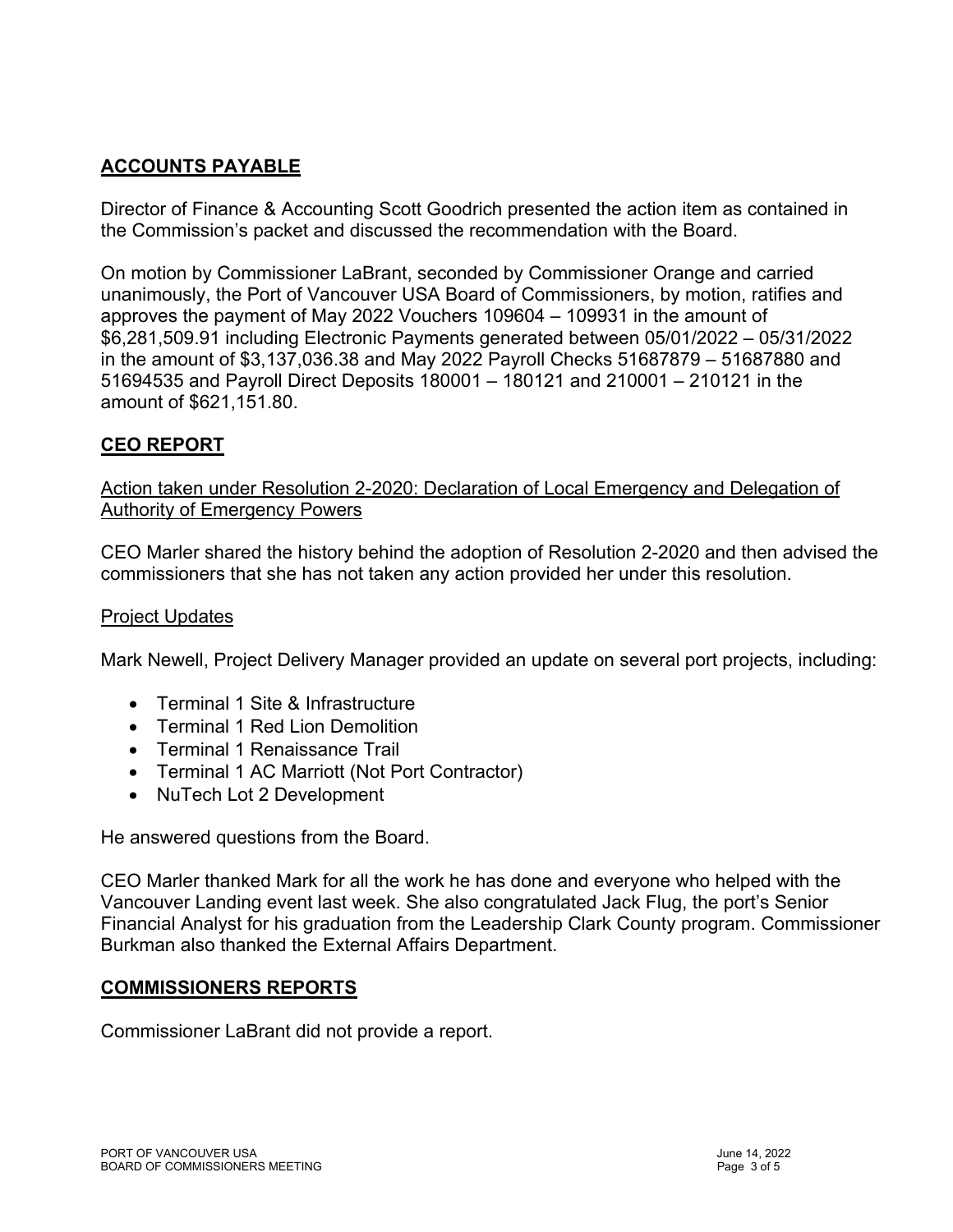Commissioner Orange thanked the following for the work they do:

- Longshore
- Jones Stevedoring
- Port of Vancouver Staff

Commissioner Burkman stated he attended the following events and meetings and provided a brief summary of some of the meetings he attended:

- CEO Marler
- Economic Forecast Breakfast
- Merchant's Exchange Shipping 301 Class
- Lechtenberg Barn Photo Presentation
- Vancouver Landing Ribbon Cutting
- Regional Transportation Council
- Labor Roundtable

#### **UPCOMING EVENTS**

A list of upcoming events was displayed on the screen for viewers to see staff activities and community meetings. CEO Marler stated the next commission meeting would be held on Tuesday, June 28 at 8:30 a.m. She also highlighted several other upcoming community events and reminded folks that the port administrative offices would be closed on Monday, June 20 in observance of Juneteenth.

CEO Marler also reminded everyone of the ways they can communicate with the Commission. She stated there is a great deal of information available on the port's website and encouraged everyone to check it out.

#### **RECESS**

Commissioner Burkman called a recess at 9:19 a.m. to prepare for the port's Interstate Bridge Replacement Program Update workshop.

#### **WORKSHOP**

#### Interstate Bridge Replacement Program Update

Commissioner Burkman reopened the meeting at 9:26 a.m. for the Interstate Bridge Replacement Program Update workshop. CEO Marler introduced Greg Johnson, Program Administrator for the Interstate Bridge Replacement (IBR) program who led the workshop.

Mr. Johnson thanked CEO Marler, port commissioners and staff for their participation and stated that the IBR program is working hand in hand with federal leaders on the process. He indicated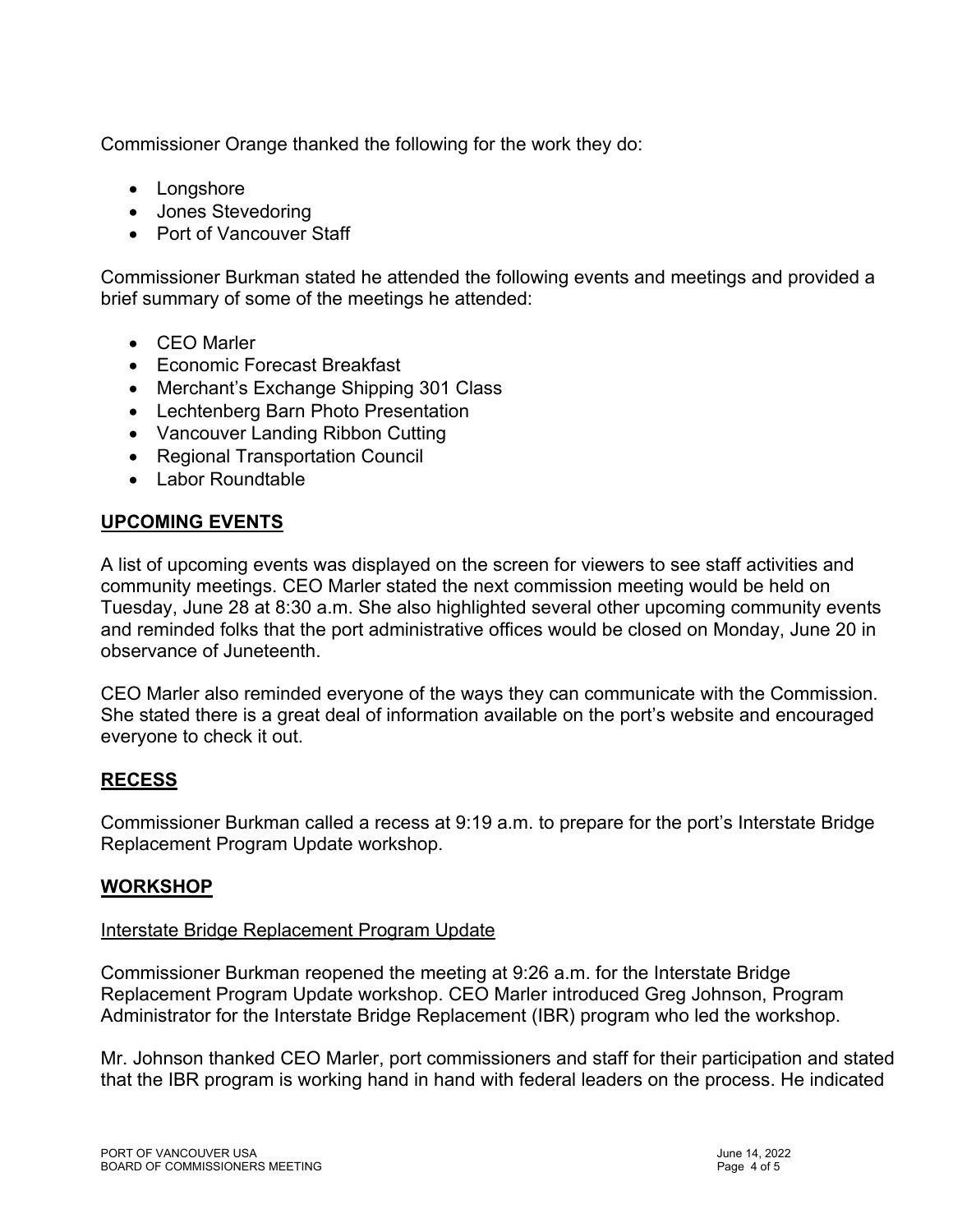he appreciated input from the Just Crossing Alliance. He then provided a presentation on the program and discussed the following details:

- Program Timeline
- IBR Recommendation: Modified Locally Preferred Alternative (LPA)
- Transit Investments
- Auxiliary Lanes
- Hayden Island/Marine Drive Interchanges
- Freight Commitments
- Next Steps and Timeline Beyond Summer 2022

Commissioner Burkman stated that Commissioner LaBrant had to drop from the meeting, Mr. Johnson answered questions from the Board and CEO, and they thanked him for the presentation.

#### **ADMINISTRATIVE UPDATE / WORK SESSION**

No administrative work session was held during this meeting.

#### **ADJOURNMENT**

There being no further business to come before the Port of Vancouver USA Board of Commissioners, the Tuesday, June 14, 2022, regular meeting was adjourned at 10:46 a.m. by Commissioner Burkman. The commission signed documents immediately following the adjournment.

 $\mathcal{L}_\mathcal{L}$  , which is a set of the contract of the contract of the contract of the contract of the contract of the contract of the contract of the contract of the contract of the contract of the contract of the contra

 $\mathcal{L}_\mathcal{L}$  , which is a set of the contract of the contract of the contract of the contract of the contract of the contract of the contract of the contract of the contract of the contract of the contract of the contra

 PORT OF VANCOUVER USA BOARD OF COMMISSIONERS

Michelle Allan, Executive Services **Jack Burkman, President** Manager, June 14, 2022, Regular Port of Vancouver USA Board of Commission Meeting **Commission Meeting Don Orange, Vice President** 

Eric LaBrant, Secretary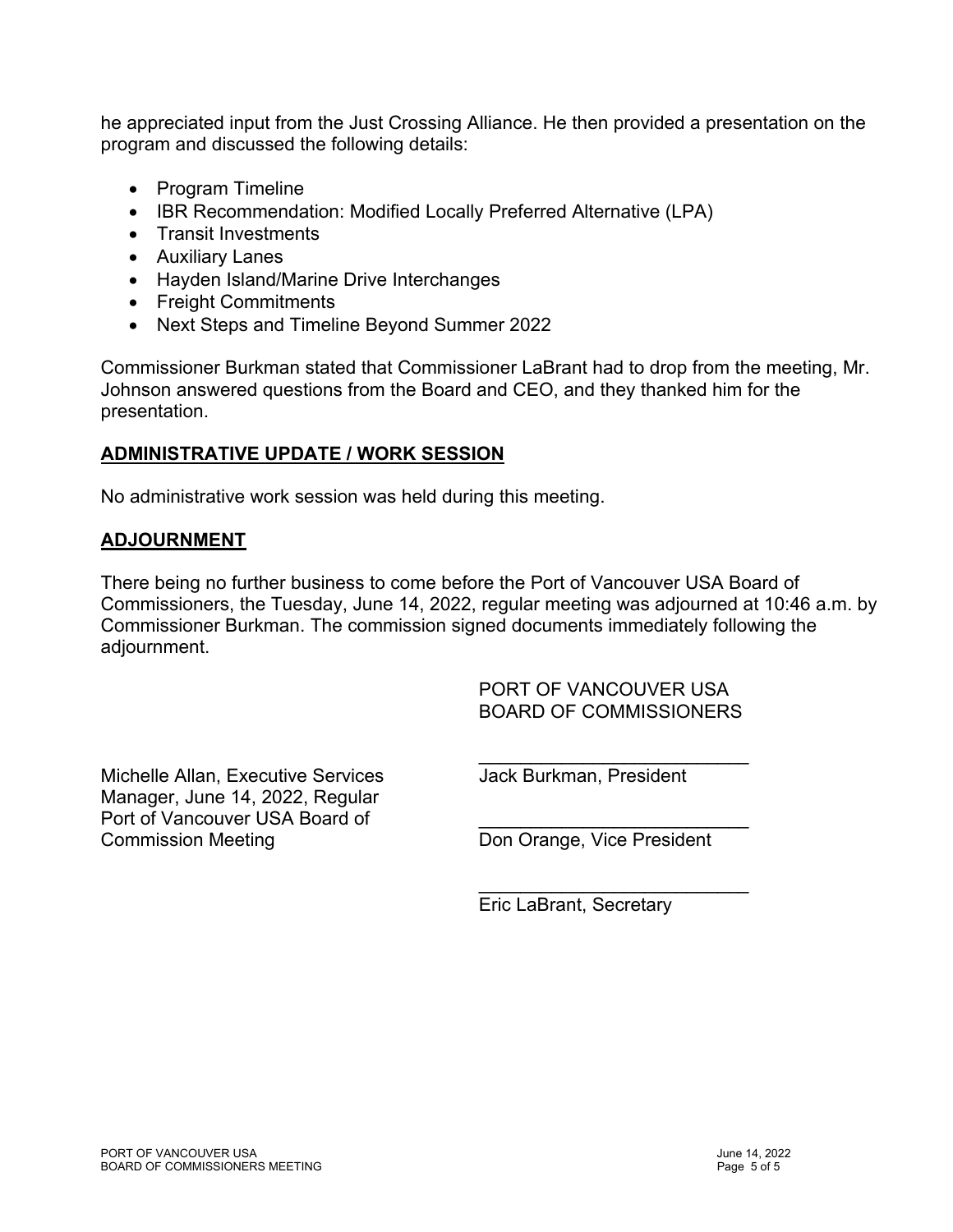## **Agenda Item No. E-1**

#### **REQUEST FOR COMMISSION ACTION PORT OF VANCOUVER USA REVIEWED BY**:

|                     | Director of Engineering                                                                                                           |                         |            |
|---------------------|-----------------------------------------------------------------------------------------------------------------------------------|-------------------------|------------|
|                     |                                                                                                                                   | & Project Delivery      |            |
|                     | Monty Edberg                                                                                                                      | Title                   |            |
| <b>APPROVED BY:</b> |                                                                                                                                   |                         |            |
|                     |                                                                                                                                   | <b>Chief Operations</b> |            |
|                     |                                                                                                                                   | Officer                 | 06/28/2022 |
|                     | <b>Kent Cash</b>                                                                                                                  | Title                   | Date       |
| <b>SUBJECT:</b>     | Approve Contracts with P2S Inc., Art Anderson Associates and RH2<br>Engineering, Inc. for On-Call Electrical Engineering Services |                         |            |
|                     |                                                                                                                                   |                         |            |

#### **BACKGROUND:**

This agenda item supports the port's Strategic Plan goals for maintaining the port's sustainability program to ensure that port operations are based on economic, environmental, and social values, as well as pursuing opportunities that utilize the port's property and infrastructure investments to create jobs and support the economy.

The port requires consulting services to support maintenance, expanded services, and upgrades to our electrical infrastructure, while focusing on our climate action plan (CAP) goals. Examples of work that may be performed under this contract include evaluating the current and future power needs at the port; providing electrical engineering services for upgrading the port's electrical systems with an emphasis on decreasing dependency on fossil fuels; and incorporating "green power" solutions such as solar, wind, electrical vehicles, and electric powered HVAC systems.

On March 8, 2022, the port issued a Request for Qualifications (RFQ) for On-Call Electrical Engineering and Consulting Services and received eleven proposals for evaluation. Interviews were conducted, and the results determined P2S Inc., Art Anderson Associates and RH2 Engineering, Inc. to be the most qualified consultants to perform the services required by the port.

The contracts will be issued for three years with the option to extend to complete any open task orders. If the contract reaches the dollar limit, additional funds will be requested through the CEO/Board of Commission approval process, depending on the amount of the request.

A portion of the funds for these contracts is included in the 2022 approved annual budget. The port has sufficient funds to pay the cost of the remainder of the 2022 work. Future work will be requested through the annual budget process.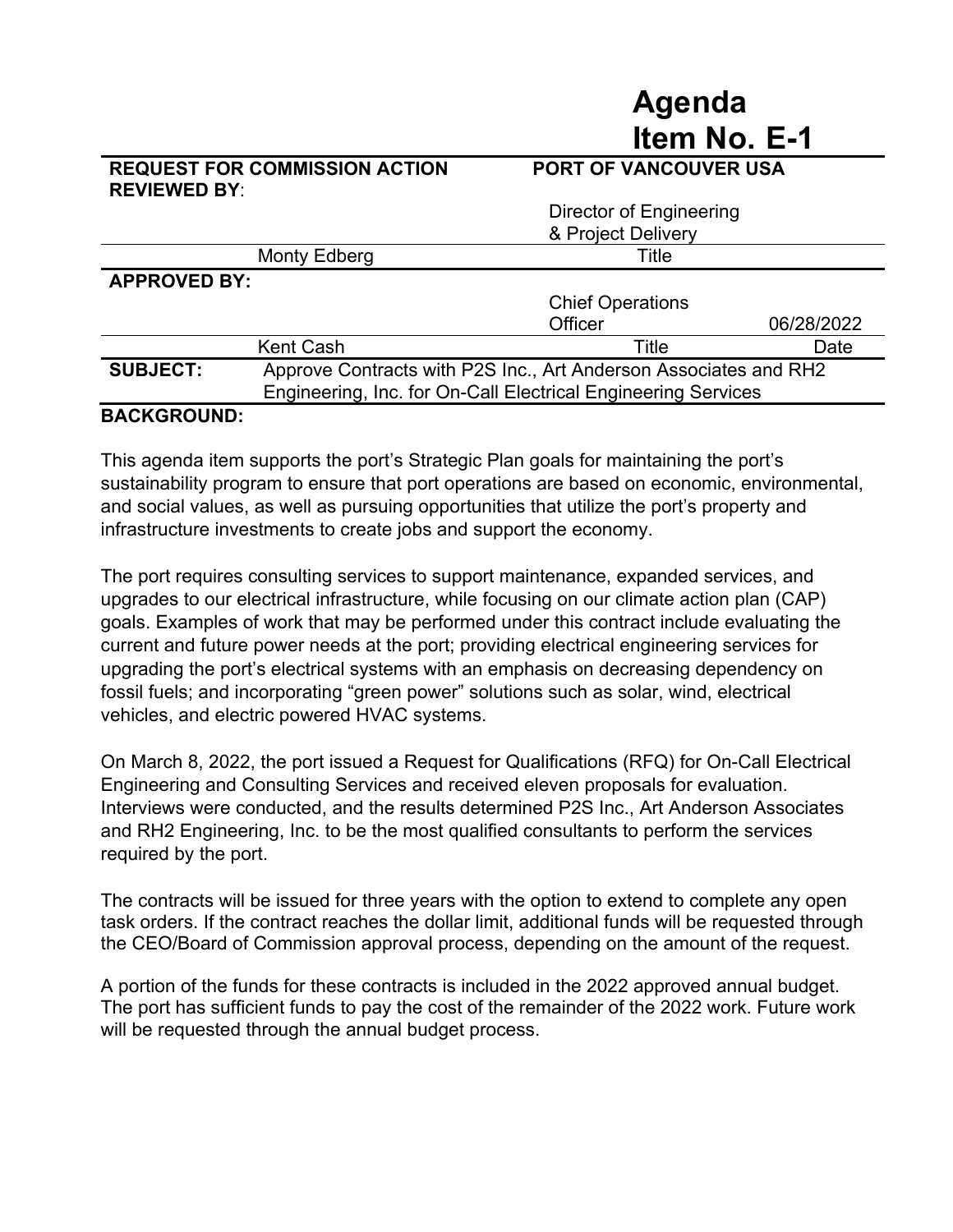#### **Additional Information Attached?**

**RECOMMENDATION:** That the Board of Commissioners authorize the CEO to execute a contract with P2S Inc. for a not to exceed amount of \$500,000, a contract with Art Anderson Associates for a not to exceed amount of \$400,000 and a contract with RH2 Engineering, Inc. for a not to exceed amount of \$300,000 to perform on-call Electrical Engineering Services.

| Submitted by: Wienna Marlen, CEO                                                                                                                                                                                               |                                                                                                                                                                                                                                |
|--------------------------------------------------------------------------------------------------------------------------------------------------------------------------------------------------------------------------------|--------------------------------------------------------------------------------------------------------------------------------------------------------------------------------------------------------------------------------|
| Date Action Taken                                                                                                                                                                                                              | Motion By: Motion By:                                                                                                                                                                                                          |
| Approved:                                                                                                                                                                                                                      | Seconded By: the control of the second state of the second state of the second state of the second state of the second state of the second state of the second state of the second state of the second state of the second sta |
| Deferred To: the control of the control of the control of the control of the control of the control of the control of the control of the control of the control of the control of the control of the control of the control of | Unanimous: Yes<br>No.                                                                                                                                                                                                          |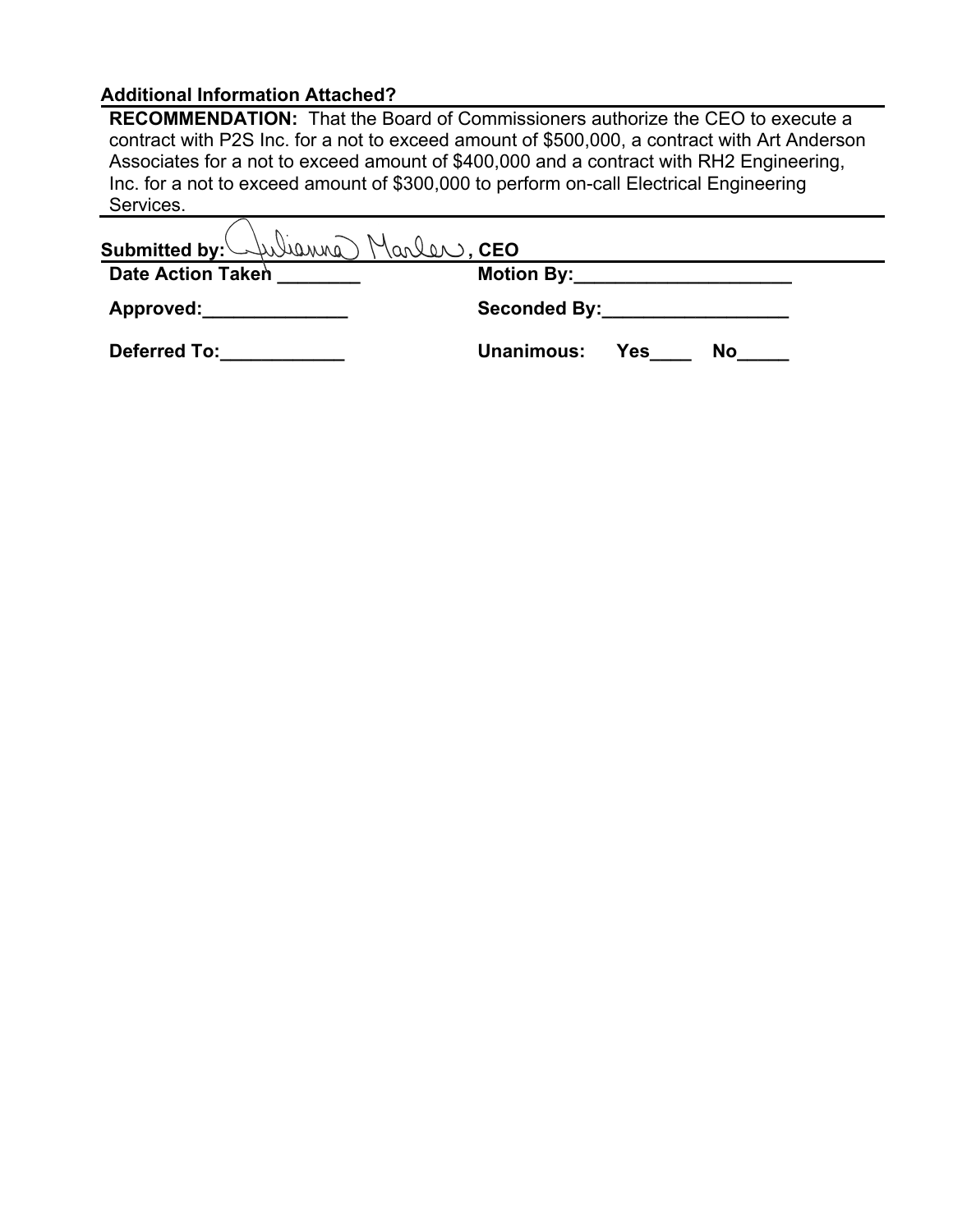#### **REQUEST FOR COMMISSION ACTION PORT OF VANCOUVER USA REVIEWED BY**:

**Agenda** 

**Item No. E-2** 

|                     |                                                                          | Director of Engineering<br>& Project Delivery |            |
|---------------------|--------------------------------------------------------------------------|-----------------------------------------------|------------|
|                     | Monty Edberg                                                             | Title                                         |            |
| <b>APPROVED BY:</b> |                                                                          |                                               |            |
|                     |                                                                          | <b>Chief Operations</b>                       |            |
|                     |                                                                          | Officer                                       | 06/28/2022 |
|                     | <b>Kent Cash</b>                                                         | Title                                         | Date       |
| <b>SUBJECT:</b>     | Approve Contract for Bid 22-26: Steel Pipe Piling Materials Pre-Purchase |                                               |            |
| 8   AIZARAI ILIR    |                                                                          |                                               |            |

#### **BACKGROUND:**

This agenda item supports the port's Strategic Plan goal of continuing to play a key role in maintaining navigability of the Columbia River System, including berthing systems, anchorage, turning basins, and the shipping channel.

The pre-purchase of seventy-one steel piles supports the ongoing Berth 17 Rehabilitation Project on Terminal 5. The port determined that the steel piles would need to be prepurchased to meet the 2022/2023 in-water work window in preparation for an upcoming Berth 17 renovation contract to be issued later in 2022. The piles will be used for replacement of in-water mooring dolphins, replacement of in-water catwalk supports, and new upland mooring dolphins. Work for this pre-purchase contract will include, but is not limited to, furnishing, testing, coating, and delivery of steel piles. Installation of the pile is not included as a part of this contract.

On June 1, 2022, the port issued a Request for Bid 22-26: Steel Pipe Piling Materials Pre-Purchase. On June 16, 2022, the following bids were received:

| <b>Bidder</b>               | Location        | <b>Bid Amount</b> |
|-----------------------------|-----------------|-------------------|
| Richards Pipe & Steel, Inc. | Pacific, WA     | \$1,319,739.75    |
| <b>Nucor Skyline</b>        | Federal Way, WA | \$1,411,769.45    |
| JD Fields & Company, Inc.   | Tacoma, WA      | \$1,560,175.75    |
| Pipe & Piling Supplies, USA | Auburn, WA      | \$1,577,128.88    |

The bids were less than the engineer's estimate range of \$1,751,800 to \$1,936,200. This project is included in the approved 2022 annual budget.

Additionally, Reimbursement Resolution 1-2021, already approved by the Board of Commissioners, provides a financing option for the development of this project. This option would allow the port to construct the project and then reimburse itself with tax-exempt general obligation bond proceeds within the time periods set forth in the Declaration of Intent previously executed by the Director of Finance and Designated Official pursuant to the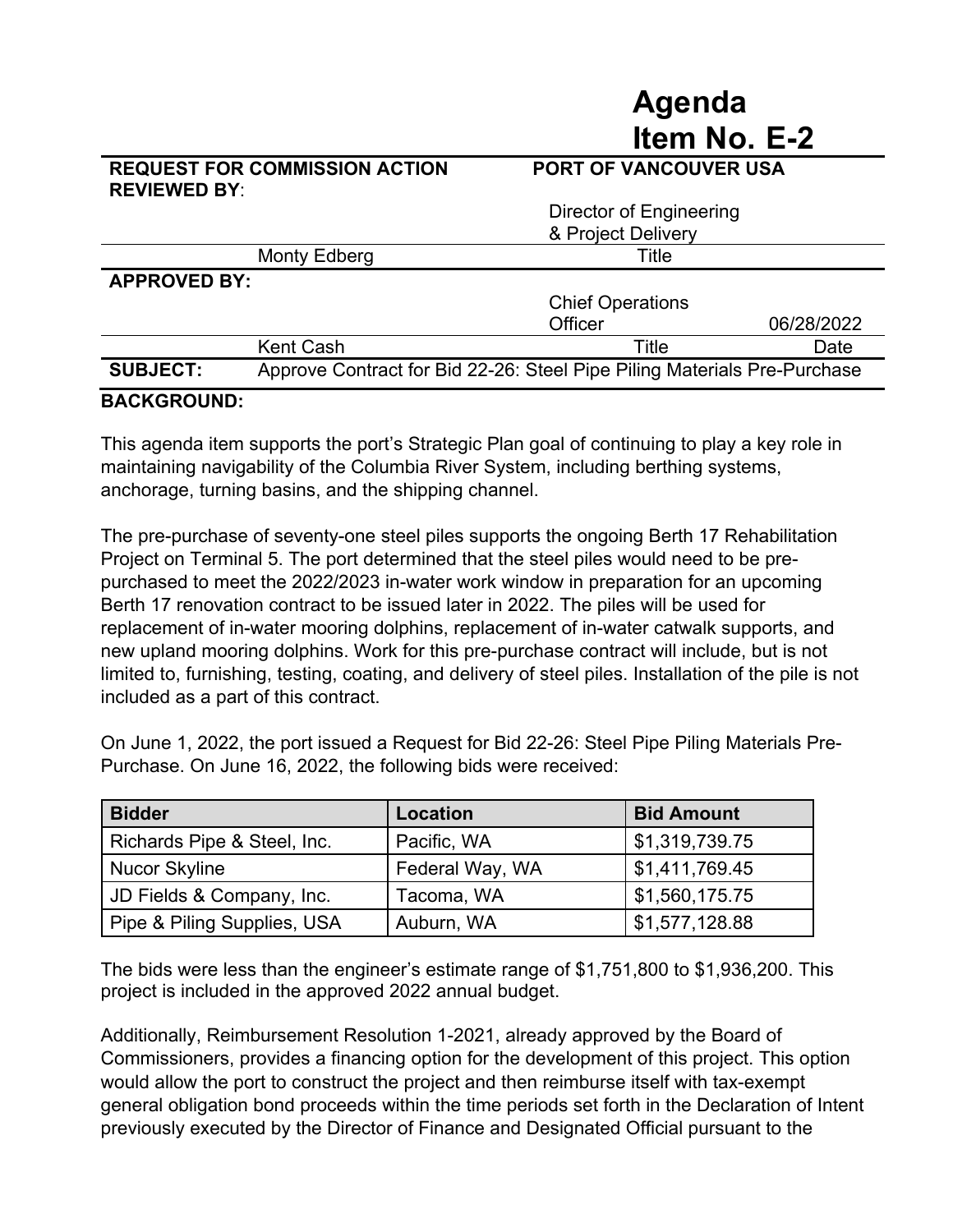Reimbursement Resolution on July 27, 2021.

The Finance Team will analyze the best method for financing this project. If the aforementioned method of financing is determined to be the most cost-effective way of paying for the project, staff would then seek Commission approval to issue tax exempt general obligation bonds.

#### **Additional Information Attached?** No

**RECOMMENDATION:** That the Board of Commissioners authorize the CEO to execute a contract with Richards Pipe & Steel, Inc., for Bid 22-26: Steel Pipe Piling Materials in the amount of \$1,319,739.75 including Washington State sales tax and include the option for reimbursement of this contract under Reimbursement Resolution 1-2021.

| Submitted by: Wiewis Marler        | , CEO                                                                                                                                                                                                                          |
|------------------------------------|--------------------------------------------------------------------------------------------------------------------------------------------------------------------------------------------------------------------------------|
| <b>Date Action Taken</b>           | Motion By: the control of the control of the control of the control of the control of the control of the control of the control of the control of the control of the control of the control of the control of the control of t |
| Approved: <u>_________________</u> | Seconded By: Network Seconded By:                                                                                                                                                                                              |
| <b>Deferred To:</b>                | Unanimous:<br><b>Yes</b><br><b>No</b>                                                                                                                                                                                          |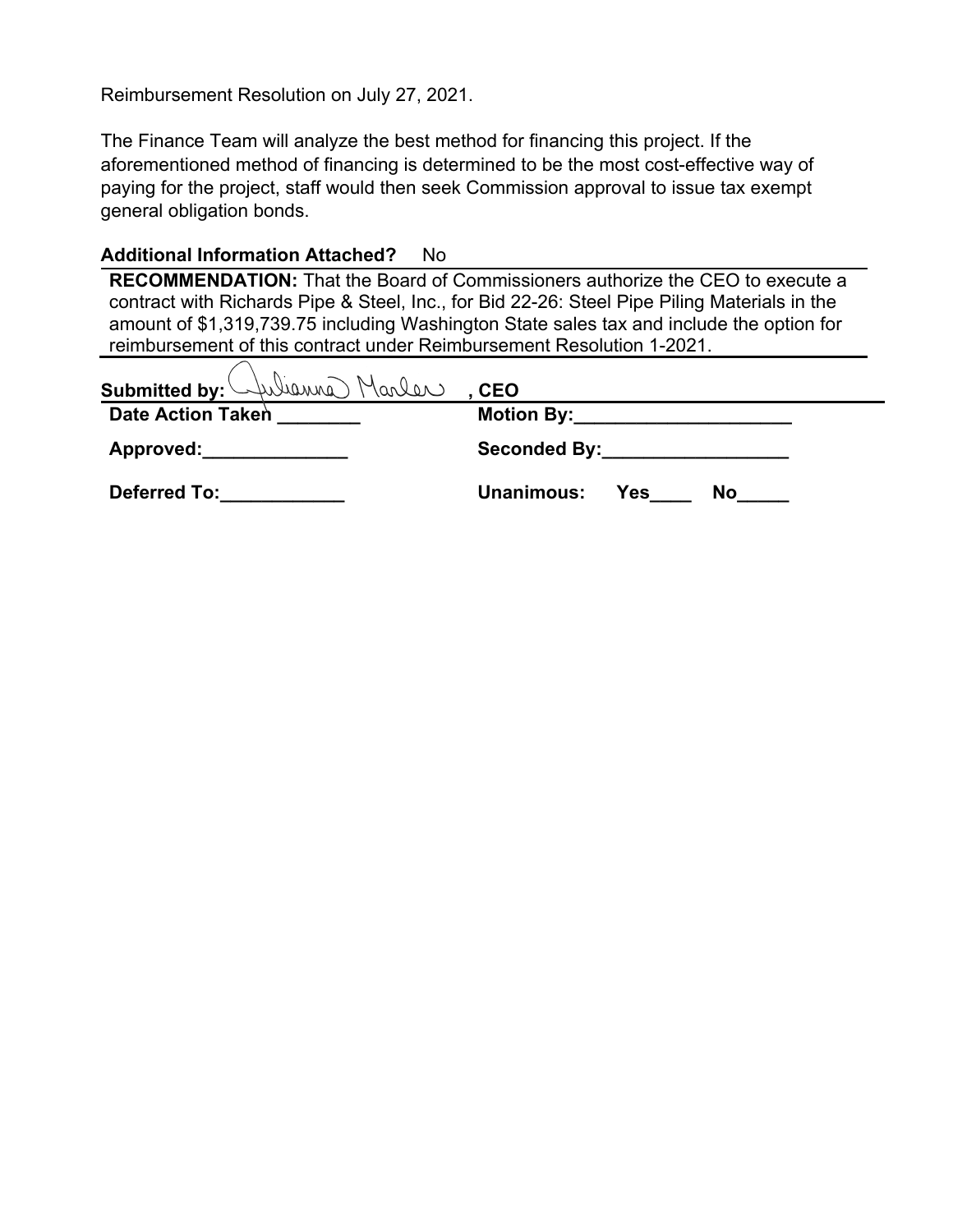#### **REQUEST FOR COMMISSION ACTION PORT OF VANCOUVER USA REVIEWED BY**:

# **Item No. E-3**

**Agenda** 

|                     | Director of Engineering<br>& Project Delivery |
|---------------------|-----------------------------------------------|
| Monty Edberg        | Title                                         |
| <b>APPROVED RY:</b> |                                               |

#### **APPROVED BY:**

|                 |           | <b>Chief Operations Officer</b>                                            | 06/28/2022 |
|-----------------|-----------|----------------------------------------------------------------------------|------------|
|                 | Kent Cash | Title                                                                      | Date       |
| <b>SUBJECT:</b> |           | Approve Public Works Contract for Bid 22-24: Terminal 4 Bank Stabilization |            |

#### **BACKGROUND:**

This project supports the port's Strategic Plan goal to pursue opportunities that utilize port property and infrastructure to create jobs and support the economy.

The port's Terminal 4 is occupied by Subaru of America and other tenants. The river frontage of this property has suffered from long term degradation from erosion due to wave action and river current. This erosion has over-steepened the bank and is threatening an access road which exists between Subaru and the Columbia River. It is important that this access road and the property occupied by our tenants be protected.

The proposed project utilizes armor stone revetment and planted vegetation to protect the shoreline. The proposed work combines an environmentally sensitive approach with an engineered structural solution. Protection of fish and wildlife was a priority during the design of this project. Other work incidental to this contract is paving of the access road, installation of a new guardrail and underground conduit for a future lighting circuit.

On May 13, 2022, the port issued Invitation to Bid 22-24: Terminal 4 Bank Stabilization. On June 2, 2022, the following bids were received:

| <b>Bidder</b>                    | <b>Location</b>          | <b>Bid Amount</b> |
|----------------------------------|--------------------------|-------------------|
| Tapani Inc.                      | <b>Battle Ground, WA</b> | \$2,403,616.78    |
| McDonald Excavating, Inc.        | Vancouver, WA            | \$2,584,602.37    |
| Columbia Pacific<br>Construction | Woodland, WA             | \$2,601,019.84    |
| Catworks, LLC                    | Vancouver, WA            | \$2,609,869.25    |
| <b>Colf Construction</b>         | Vancouver, WA            | \$2,679,805.70    |
| Keystone Contracting, Inc.       | Ridgefield, WA           | \$2,697,613.80    |
| <b>Nutter Corporation</b>        | Vancouver, WA            | \$2,760,263.33    |
| Rotschy, Inc.                    | Vancouver, WA            | \$2,954,718.71    |